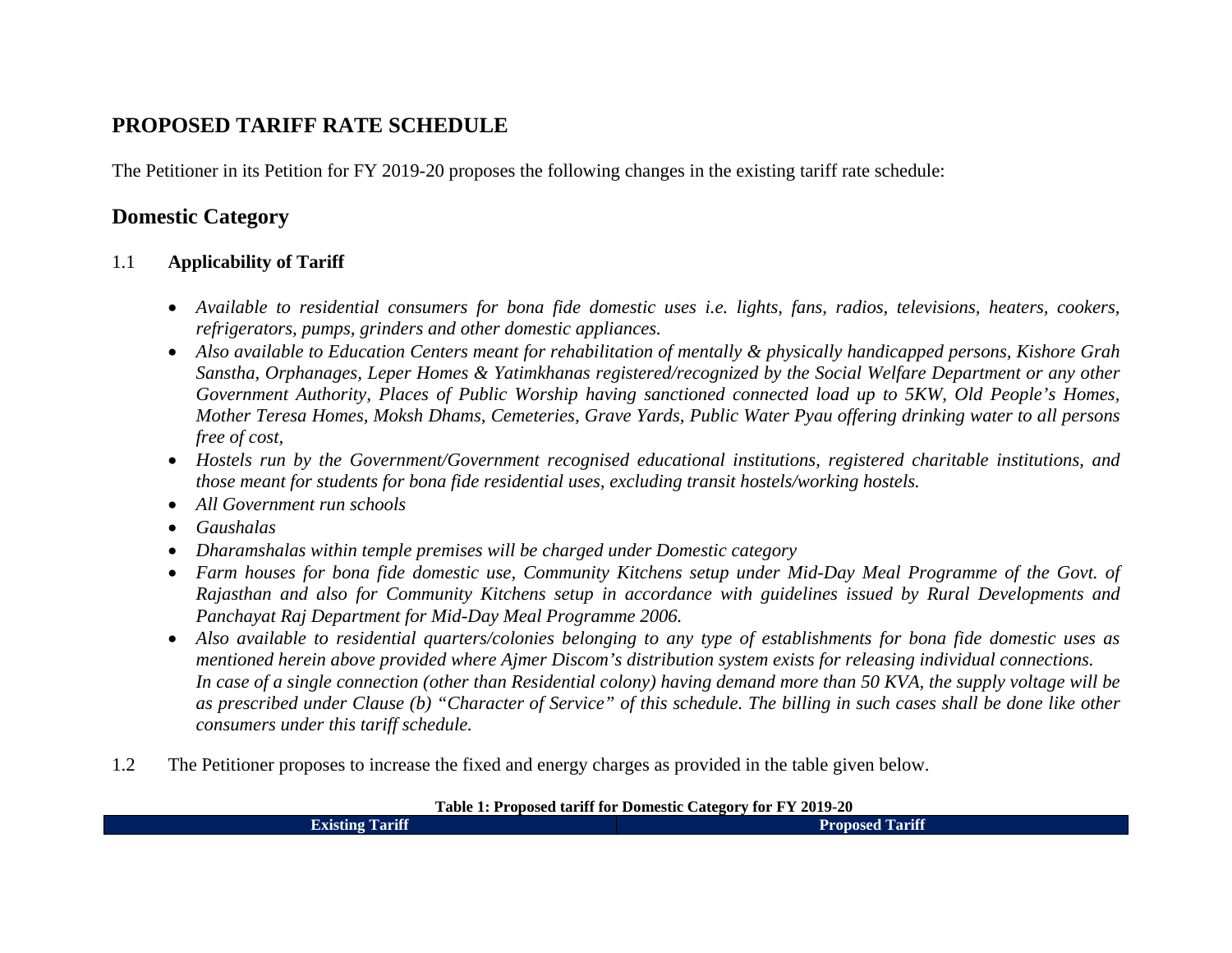| <b>Particulars</b>                                            | <b>Energy</b><br><b>Charges</b> | <b>Fixed Charges</b>                | <b>Particulars</b>                                            | <b>Energy</b><br><b>Charges</b> | <b>Fixed Charges</b>       |
|---------------------------------------------------------------|---------------------------------|-------------------------------------|---------------------------------------------------------------|---------------------------------|----------------------------|
|                                                               |                                 |                                     | Domestic (DS/LT-1)                                            |                                 |                            |
|                                                               |                                 |                                     | <b>BPL and Astha Card Holders</b>                             |                                 |                            |
| Consumption up to first 50 units per                          | Rs. 3.50                        | Rs. 100 per connection per          | Consumption up to first 50 units per                          | Rs. 3.50                        | Rs. 100 per connection per |
| Month                                                         | per unit                        | month                               | month                                                         | per unit                        | month                      |
|                                                               |                                 |                                     | Small Domestic (Consumption up to 50 units per month)**       |                                 |                            |
| Consumption up to first 50 units per                          | Rs. 3.85                        | Rs. 100 per connection per          | Consumption up to first 50 units per                          | Rs. 3.85                        | Rs. 100 per connection per |
| month                                                         | per unit                        | month                               | month                                                         | per unit                        | month                      |
| General Domestic - 1 (Consumption up to 150 units per month)  |                                 |                                     | General Domestic - 1 (Consumption up to 150 units per month)  |                                 |                            |
| Consumption up to first 50 units per                          | Rs. 3.85                        |                                     |                                                               |                                 |                            |
| month                                                         | per unit                        | Rs. 200 per connection per          | Consumption up to first 150 units                             | Rs. 5.75                        | Rs. 230 per connection per |
| Consumption above 50 units and up                             | Rs. 6.10                        | month                               | per month                                                     | per unit                        | month                      |
| to 150 units per month                                        | per unit                        |                                     |                                                               |                                 |                            |
| General Domestic $-2$ (Consumption up to 300 units per month) |                                 |                                     | General Domestic $-2$ (Consumption up to 300 units per month) |                                 |                            |
| Consumption up to first 50 units per                          | Rs. 3.85                        |                                     |                                                               | Rs. 5.75                        |                            |
| month                                                         | per unit                        |                                     | Consumption up to first 150 units                             | per unit                        |                            |
| Consumption above 50 units and up                             | Rs. 6.10                        | Rs. 220 per connection per          | per month                                                     |                                 | Rs. 275 per connection per |
| to 150 units per month                                        | per unit                        | month                               |                                                               |                                 | month                      |
| Consumption above 150 units and                               | Rs. 6.40                        |                                     | Consumption above 150 units and                               | Rs. 7.35                        |                            |
| up to 300 units per month                                     | per unit                        |                                     | up to 300 units per month                                     | per unit                        |                            |
| General Domestic $-3$ (Consumption up to 500 units per month) |                                 |                                     | General Domestic $-3$ (Consumption up to 500 units per month) |                                 |                            |
| Consumption up to first 50 units per                          | Rs. 3.85                        |                                     |                                                               |                                 |                            |
| month                                                         | per unit                        |                                     | Consumption up to first 150 units                             | Rs. 5.75                        |                            |
| Consumption above 50 units and up                             | Rs. 6.10                        |                                     | per month                                                     | per unit                        |                            |
| to 150 units per month                                        | per unit                        | Rs. 265 per connection per          |                                                               |                                 | Rs. 345 per connection per |
| Consumption above 150 units and                               | Rs. 6.40                        | month                               | Consumption above 150 units and                               | Rs. 7.35                        | month                      |
| up to 300 units per month                                     | per unit                        |                                     | up to 300 units per month                                     | per unit                        |                            |
| Consumption above 300 units and                               | Rs. 6.70                        |                                     | Consumption above 300 units and                               | Rs. 7.65                        |                            |
| up to 500 units per month                                     | per unit                        |                                     | up to 500 units per month                                     | per unit                        |                            |
| General Domestic - 4 (Consumption above 500 units per month)  |                                 |                                     | General Domestic - 4 (Consumption above 500 units per month)  |                                 |                            |
| Consumption up to first 50 units per                          | Rs. 3.85                        |                                     |                                                               |                                 |                            |
| month                                                         | per unit                        |                                     |                                                               |                                 |                            |
| Consumption above 50 units and up                             | Rs. 6.10                        |                                     |                                                               |                                 |                            |
| to 150 units per month                                        | per unit                        | Rs. 285 per connection per<br>month | For entire consumption per month                              | Rs. 7.95                        | Rs. 430 per connection per |
| Consumption above 150 units and<br>up to 300 units per month  | Rs. 6.40                        |                                     |                                                               | per unit                        | month                      |
| Consumption above 300 units and                               | per unit<br>Rs. 6.70            |                                     |                                                               |                                 |                            |
| up to 500 units per month                                     | per unit                        |                                     |                                                               |                                 |                            |
|                                                               |                                 |                                     |                                                               |                                 |                            |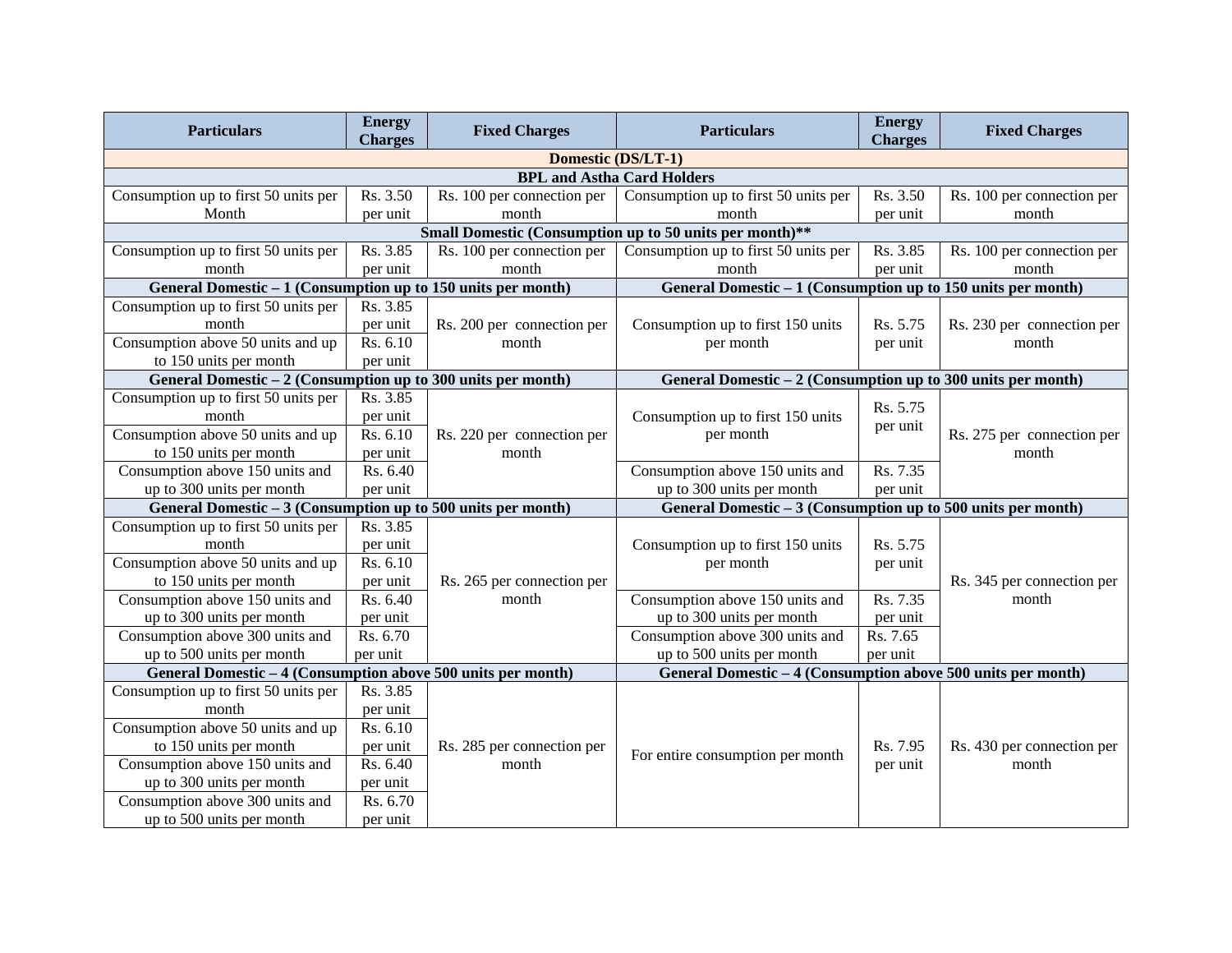| <b>Existing Tariff</b>           |                                 |                            | <b>Proposed Tariff</b>           |                                 |                            |
|----------------------------------|---------------------------------|----------------------------|----------------------------------|---------------------------------|----------------------------|
| <b>Particulars</b>               | <b>Energy</b><br><b>Charges</b> | <b>Fixed Charges</b>       | <b>Particulars</b>               | <b>Energy</b><br><b>Charges</b> | <b>Fixed Charges</b>       |
| Consumption above 500 units per  | Rs. 7.15                        |                            |                                  |                                 |                            |
| month                            | per unit                        |                            |                                  |                                 |                            |
| <b>HT Domestic (DS/HT-1)</b>     |                                 |                            | <b>HT Domestic (DS/HT-1)</b>     |                                 |                            |
| For contract demand above 50 kVA | Rs. 6.15                        | Rs. 190 per kVA of billing | For contract demand above 50 kVA | Rs. 7.10                        | Rs. 250 per kVA of billing |
|                                  | per unit                        | demand per month           |                                  | per unit                        | demand per month           |

*\* Government subsidy as per government order for BPL, Astha Card holders and Small Domestic consumers* 

*Note: The BPL and Astha card Holder domestic tariff shall be exclusively applicable to individual consumer person and shall not be applicable to any institution. In case any BPL, Astha Card Holder and Small Domestic consumers has consumed more than 50 unit per month in any billing cycle, the consumer will be charged as per the applicable tariff of the respective slab under the LT-I domestic category for the additional units consumed.* 

*\*\*Subsidy is admissible only if consumption does not exceed 50 units in any month.* 

- 1.3 Thus, the Petitioner prays to the Hon'ble Commission to approve the revised fixed and energy charges and well as consumption slabs as provided in the above table.
- 1.4Fixed charges shall be levied as per the consumption recorded in the respective billing month

### **Non-Domestic Category (NDS)**

#### 1.5**Applicability of Tariff**

- *This schedule shall include all categories which are not covered by other tariff schedules of Part-I i.e. DS/LT-1 PSL/LT-3 AG/LT-4 SP/LT-5 MP/LT-6 ML/LT-7 and includes supply of energy for light, fans, heating and power appliances in Commercial and Non-domestic establishments such as shops, business houses, places of public worship having sanctioned connected load above 5KW,*
- *All Dharamshalas excluding those which are a part of any temple's premises*
- •*Transit/Working Hostels, Hotels, restaurants, petrol pumps, service stations, garages, auditoriums, cinemas.*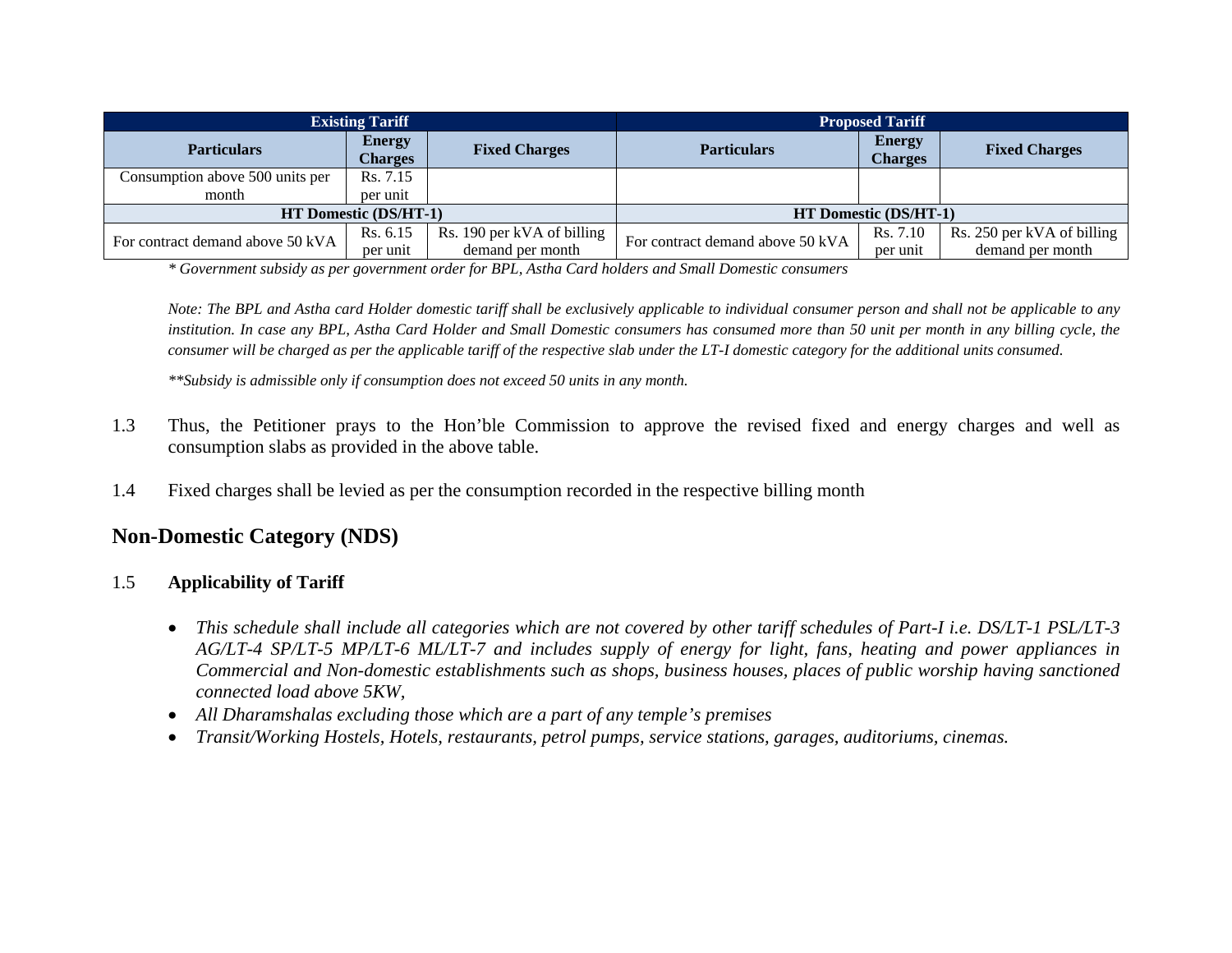- *Also applicable to educational institutions, hospitals, nursing homes, dispensaries and clinics which are not maintained and run by Government or agencies of the Government, all telephone service operators (BSNL or otherwise), telephone/mobile exchanges/switches including attached offices, Radio Stations, Television Stations and their Transmitters(including those run by Government/Government undertakings), Wedding houses, Jojoba Cultivation, Nurseries etc. and such portion of residential premises used for the conduct of business or any other activity of these commercial and non-domestic establishments.*
- *Also offices of the Advocates not situated at their own residence.*
- 1.6The Petitioner proposes to increase the fixed and energy charges as provided in the table given below:

| <b>Existing Tariff</b>                                                  |                       |                                     | Table 2. I reposed tariff for twil-Domestic Category for FT 2017-20<br><b>Proposed Tariff</b> |                                                                      |                                     |                                     |
|-------------------------------------------------------------------------|-----------------------|-------------------------------------|-----------------------------------------------------------------------------------------------|----------------------------------------------------------------------|-------------------------------------|-------------------------------------|
| <b>Particulars</b>                                                      | <b>Energy Charges</b> | <b>Fixed Charges</b>                | <b>Particulars</b>                                                                            | <b>Energy Charges</b>                                                | <b>Fixed Charges</b>                |                                     |
|                                                                         |                       |                                     | <b>Non-Domestic (NDS/LT-2)</b>                                                                |                                                                      |                                     |                                     |
| NDS up to 5 kW of SCL (Type 1) Consumption up to 100 units per<br>month |                       |                                     |                                                                                               | NDS up to 5 kW of SCL (Type 1) Consumption up to 100 units per month |                                     |                                     |
| Consumption up to<br>first 100 units per<br>month                       | Rs. 7.55 per unit     | Rs. 230 per connection<br>per month | Entire Consumption up<br>to 100 units per month                                               | Rs. 7.55 per unit                                                    | Rs. 300 per connection<br>per month |                                     |
| NDS up to 5 kW of SCL (Type 2) Consumption up to 200 units per<br>month |                       |                                     | NDS up to 5 kW of SCL (Type 2) Consumption up to 200 units per month                          |                                                                      |                                     |                                     |
| Consumption up to<br>first 100 units per<br>month                       | Rs. 7.55 per unit     |                                     |                                                                                               |                                                                      |                                     |                                     |
| Consumption above<br>100 Units and up to<br>200 Units per Month         | Rs. 8.00 per unit     | Rs.230 per connection<br>per month  |                                                                                               | Entire Consumption up<br>to 200 units per month                      | Rs. 8.00 per unit                   | Rs. 300 per connection<br>per month |
| NDS up to 5 kW of SCL (Type 3) Consumption up to 500 units per<br>month |                       |                                     |                                                                                               | NDS up to 5 kW of SCL (Type 3) Consumption up to 500 units per month |                                     |                                     |
| Consumption up to<br>first 100 units per<br>month                       | Rs. 7.55 per unit     | Rs. 275 per connection<br>per month | For entire consumption<br>of upto 500 units per                                               | Rs. 8.35 per unit                                                    | Rs. 440 per connection              |                                     |
| Consumption above<br>100 Units and up to                                | Rs. 8.00 per unit     |                                     | month                                                                                         |                                                                      | per month                           |                                     |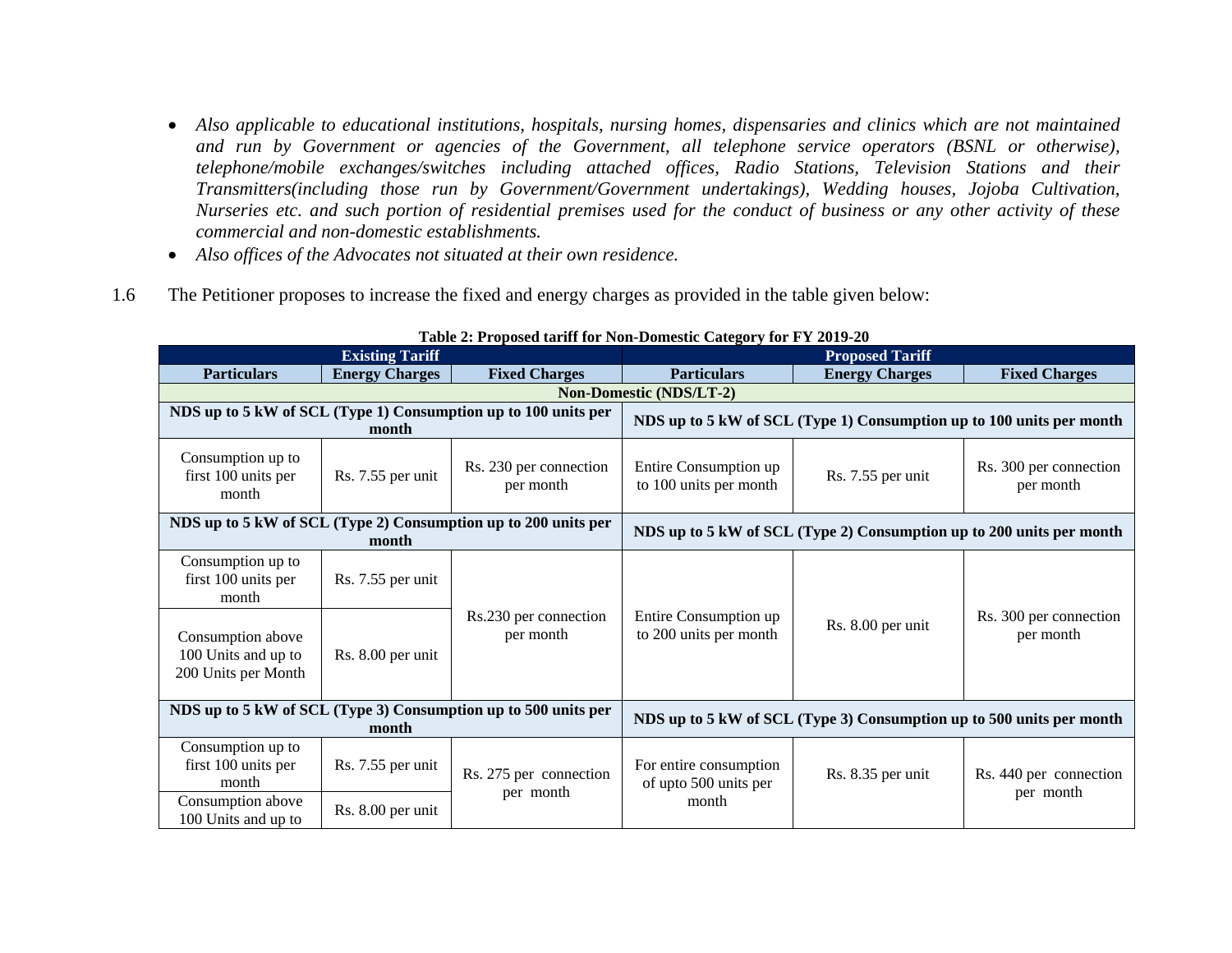| <b>Existing Tariff</b>                   |                       |                                                                                               | <b>Proposed Tariff</b>      |                                                                      |                                                  |
|------------------------------------------|-----------------------|-----------------------------------------------------------------------------------------------|-----------------------------|----------------------------------------------------------------------|--------------------------------------------------|
| <b>Particulars</b>                       | <b>Energy Charges</b> | <b>Fixed Charges</b>                                                                          | <b>Particulars</b>          | <b>Energy Charges</b>                                                | <b>Fixed Charges</b>                             |
| 200 Units per Month                      |                       |                                                                                               |                             |                                                                      |                                                  |
| Consumption above                        |                       |                                                                                               |                             |                                                                      |                                                  |
| 200 Units and up to                      | Rs. 8.35 per unit     |                                                                                               |                             |                                                                      |                                                  |
| 500 Units per Month                      |                       |                                                                                               |                             |                                                                      |                                                  |
|                                          |                       | NDS up to 5 kW of SCL (Type 4) Consumption above 500 units                                    |                             | NDS up to 5 kW of SCL (Type 4) Consumption above 500 units per month |                                                  |
|                                          | per month             |                                                                                               |                             |                                                                      |                                                  |
| Consumption up to                        |                       |                                                                                               |                             |                                                                      |                                                  |
| first 100 units per                      | Rs. 7.55 per unit     |                                                                                               |                             |                                                                      |                                                  |
| month                                    |                       |                                                                                               |                             |                                                                      |                                                  |
| Consumption above                        |                       | Rs. 330 per connection<br>per month                                                           |                             |                                                                      |                                                  |
| 100 Units and up to                      | Rs. 8.00 per unit     |                                                                                               |                             |                                                                      |                                                  |
| 200 Units per Month                      |                       |                                                                                               | For entire consumption      | Rs. 9.30 per unit                                                    | Rs. 660 per connection                           |
| Consumption above                        |                       |                                                                                               | per month                   |                                                                      | per month                                        |
| 200 Units and up to                      | Rs. 8.35 per unit     |                                                                                               |                             |                                                                      |                                                  |
| 500 Units per Month                      |                       |                                                                                               |                             |                                                                      |                                                  |
|                                          |                       |                                                                                               |                             |                                                                      |                                                  |
| Consumption above                        | Rs. 8.80 per unit     |                                                                                               |                             |                                                                      |                                                  |
| 500 Units per Month                      |                       |                                                                                               |                             |                                                                      |                                                  |
|                                          |                       | NDS above 5 kW of Sanctioned Connected Load (LT Supply) Consumption above 500 units per month |                             |                                                                      |                                                  |
| Consumption up to                        |                       |                                                                                               | <b>Entire Consumption</b>   |                                                                      |                                                  |
| first 100 units per                      | Rs. 7.55 per unit     |                                                                                               | upto 100 units per          | Rs. 7.55 per unit                                                    |                                                  |
| month                                    |                       | Rs. 95 per kW of                                                                              | month                       |                                                                      |                                                  |
| Consumption above                        |                       | <b>Sanctioned Connected</b>                                                                   | <b>Entire Consumption</b>   |                                                                      | Rs. 190 per kW of<br><b>Sanctioned Connected</b> |
| 100 Units and up to                      | Rs. 8.00 per unit     | Load per month                                                                                | upto 200 units per<br>month | Rs. 8.00 per unit                                                    |                                                  |
| 200 Units per Month<br>Consumption above |                       |                                                                                               | <b>Entire Consumption</b>   |                                                                      | Load per month                                   |
| 200 Units and up to                      | Rs. 8.35 per unit     |                                                                                               | upto 500 units per          | Rs. 8.35 per unit                                                    |                                                  |
| 500 Units per Month                      |                       |                                                                                               | month                       |                                                                      |                                                  |
|                                          |                       | Rs. 105 per kW of                                                                             |                             |                                                                      | Rs. 210 per kW of                                |
|                                          |                       | <b>Sanctioned Connected</b>                                                                   |                             |                                                                      | <b>Sanctioned Connected</b>                      |
|                                          |                       | Load per month                                                                                |                             |                                                                      | Load per month                                   |
| Consumption above                        |                       | Or                                                                                            | For entire consumption      |                                                                      | Or                                               |
| 500 Units per Month                      | Rs. 8.80 per unit     | Rs.190 per kVA of                                                                             | per month                   | Rs. 9.30 per unit                                                    | Rs.380 per kVA of                                |
|                                          |                       | Billing Demand per                                                                            |                             |                                                                      | Billing Demand per                               |
|                                          |                       | month (If SCL is more                                                                         |                             |                                                                      | month (If SCL is more                            |
|                                          |                       | than 18.65 KW)                                                                                |                             |                                                                      | than 18.65 KW)                                   |
|                                          |                       | Non Domestic (NDS/HT-2) (For Contract Demand over 50 kVA)                                     |                             |                                                                      |                                                  |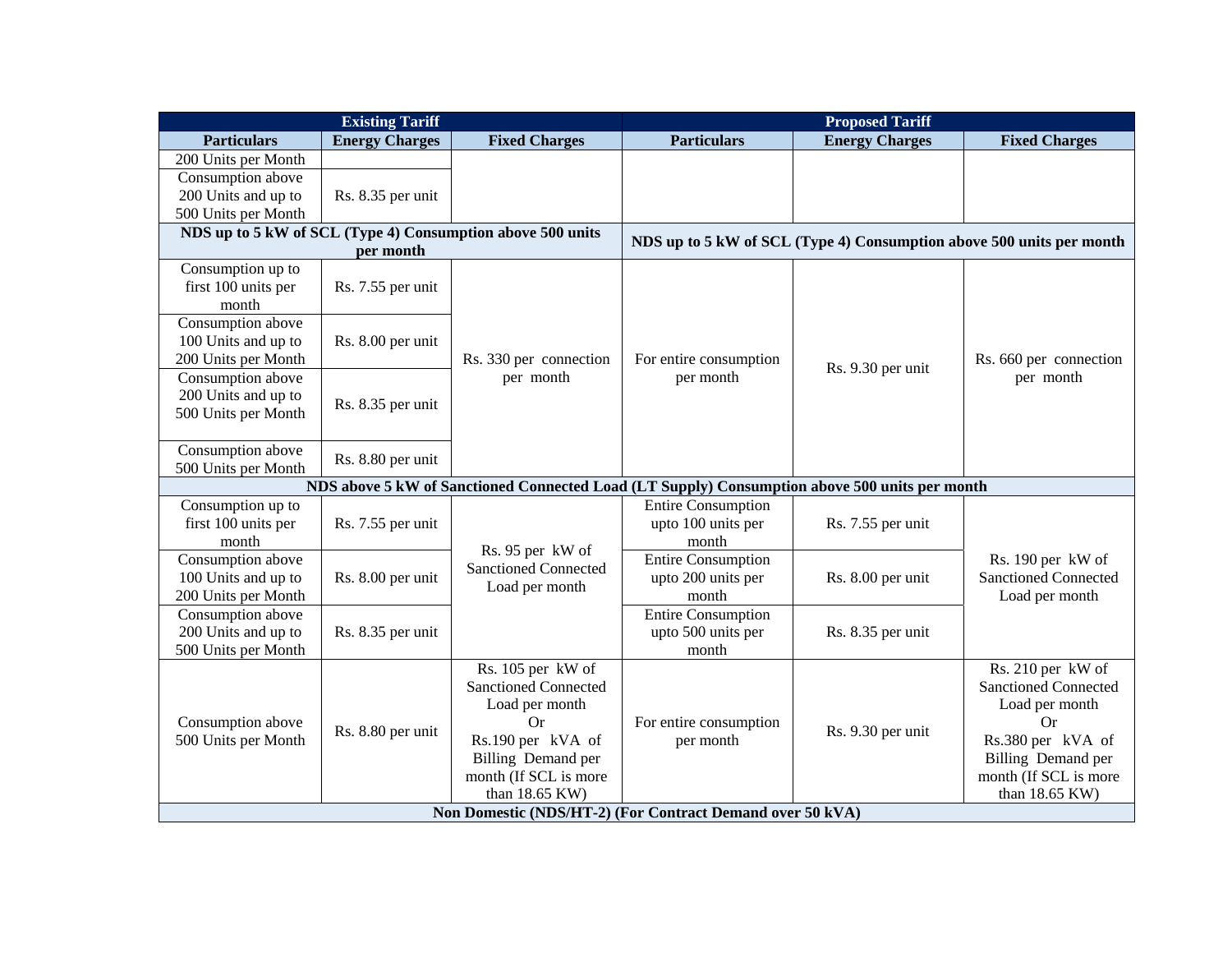| <b>Existing Tariff</b> |                       |                       | <b>Proposed Tariff</b> |                       |                      |
|------------------------|-----------------------|-----------------------|------------------------|-----------------------|----------------------|
| <b>Particulars</b>     | <b>Energy Charges</b> | <b>Fixed Charges</b>  | <b>Particulars</b>     | <b>Energy Charges</b> | <b>Fixed Charges</b> |
|                        |                       | $Rs.190$ per $kVA$ of |                        |                       | Rs.380 per kVA of    |
| All units              | Rs. 8.35 per unit     | Billing Demand per    | All units              | Rs. 8.35 per unit     | Billing Demand per   |
|                        |                       | month                 |                        |                       | month                |

- 1.7Fixed charges shall be levied as per the consumption recorded in the respective billing month
- 1.8 Thus, the Petitioner prays to the Hon'ble Commission to approve the revised fixed and energy charges and well as consumption slabs as provided in the above table.

# **Public Street Lighting**

- 1.9For this category, no change in applicability of tariff is proposed.
- 1.10The Petitioner proposes to increase the fixed and energy charges as provided in the table given below:

| TWO IS THE POSSES WITH THE FOLL CHANGED TO THE HUID TO |                       |                                                                                                                |                             |                       |                                                                                                                  |  |  |
|--------------------------------------------------------|-----------------------|----------------------------------------------------------------------------------------------------------------|-----------------------------|-----------------------|------------------------------------------------------------------------------------------------------------------|--|--|
| <b>Existing Tariff</b>                                 |                       |                                                                                                                | <b>Proposed Tariff</b>      |                       |                                                                                                                  |  |  |
| <b>Particulars</b>                                     | <b>Energy Charges</b> | <b>Fixed Charges</b>                                                                                           | <b>Particulars</b>          | <b>Energy Charges</b> | <b>Fixed Charges</b>                                                                                             |  |  |
| Population $<$ 1<br>Lakh                               | $Rs. 6.55$ per unit   | Rs. 85 per Lamp point<br>per month subject to a<br>maximum of Rs. 850<br>per service connection<br>per month   | Population $<$ 1<br>Lakh    | $Rs. 7.55$ per unit   | Rs. 115 per Lamp point<br>per month subject to a<br>maximum of Rs. $1150$<br>per service connection<br>per month |  |  |
| Population $=$<br>$>1$ Lakh                            | $Rs. 7.05$ per unit   | Rs. 105 per Lamp point<br>per month subject to a<br>maximum of Rs. 2100<br>per service connection<br>per month | Population $=$<br>$>1$ Lakh | $Rs. 8.10$ per unit   | Rs. 145 per Lamp point<br>per month subject to a<br>maximum of Rs. 2835<br>per service connection<br>per month   |  |  |

|  | Table 3: Proposed tariff for PSL Category for FY 2019-20 |
|--|----------------------------------------------------------|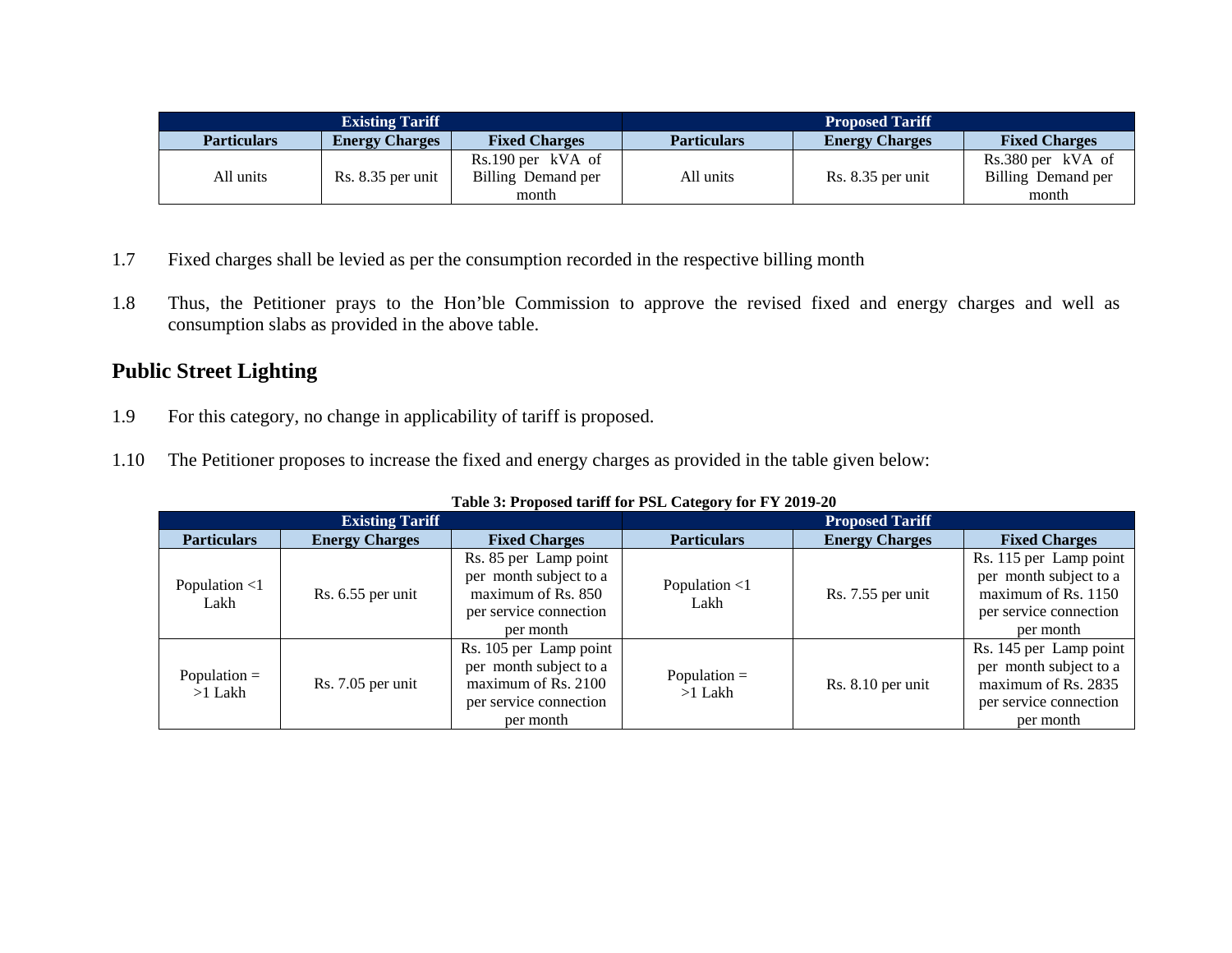## **Agriculture Metered**

- 1.11For this category, no change in applicability of tariff is proposed.
- 1.12The Petitioner proposes to revise the fixed and energy charges as provided in the table given below.

In addition to above, the Petitioner submits that the Government of Rajasthan shall continue to provide adequate subsidy support to Agriculture Metered category consumers.

| <b>Existing Tariff</b>                                                                   |                       |                                                                                | <b>Proposed Tariff</b>                                                                   |                               |                                                                                 |
|------------------------------------------------------------------------------------------|-----------------------|--------------------------------------------------------------------------------|------------------------------------------------------------------------------------------|-------------------------------|---------------------------------------------------------------------------------|
| <b>Particulars</b>                                                                       | <b>Energy Charges</b> | <b>Fixed Charges</b>                                                           | <b>Particulars</b>                                                                       | <b>Energy Charges</b><br>(EC) | <b>Fixed Charges (FC)</b>                                                       |
| General (getting<br>supply in block hours)                                               | Rs. 4.75 per unit     | Rs.15 per HP per<br>Month of SCL<br>Maximum Rs 250 per<br>month per consumer   | General (getting supply in<br>block hours)                                               | Rs. 5.55 per unit             | Rs. 30 per HP per Month<br>of SCL Maximum Rs 500<br>per month per consumer      |
| All others not covered<br>under items (i) and<br>getting supply more<br>than block hours | Rs. 6.05 per unit     | Rs. 30 per HP per<br>month of SCL Maximum<br>Rs. 500 per month per<br>consumer | All others not covered<br>under items (i) and getting<br>supply more than block<br>hours | Rs. 7.10 per unit             | Rs. 60 per HP per month<br>of SCL Maximum Rs.<br>1000 per month per<br>consumer |

**Table 4: Proposed tariff for Agriculture (Metered) Category for FY 2019-20** 

1.13 Thus, the Petitioner prays to the Hon'ble Commission to approve the revised fixed and energy charges as provided in the above table.

## **Agriculture Flat Rate/ Unmetered**

- 1.14For this category, no change in applicability of tariff is proposed.
- 1.15The Petitioner proposed to revise the fixed and energy charges as provided in the table given below.
- 1.16 In addition to above, the Petitioner submits that the Government of Rajasthan shall continue to provide adequate subsidy support to Agriculture Flat rate/ unmetered category consumers.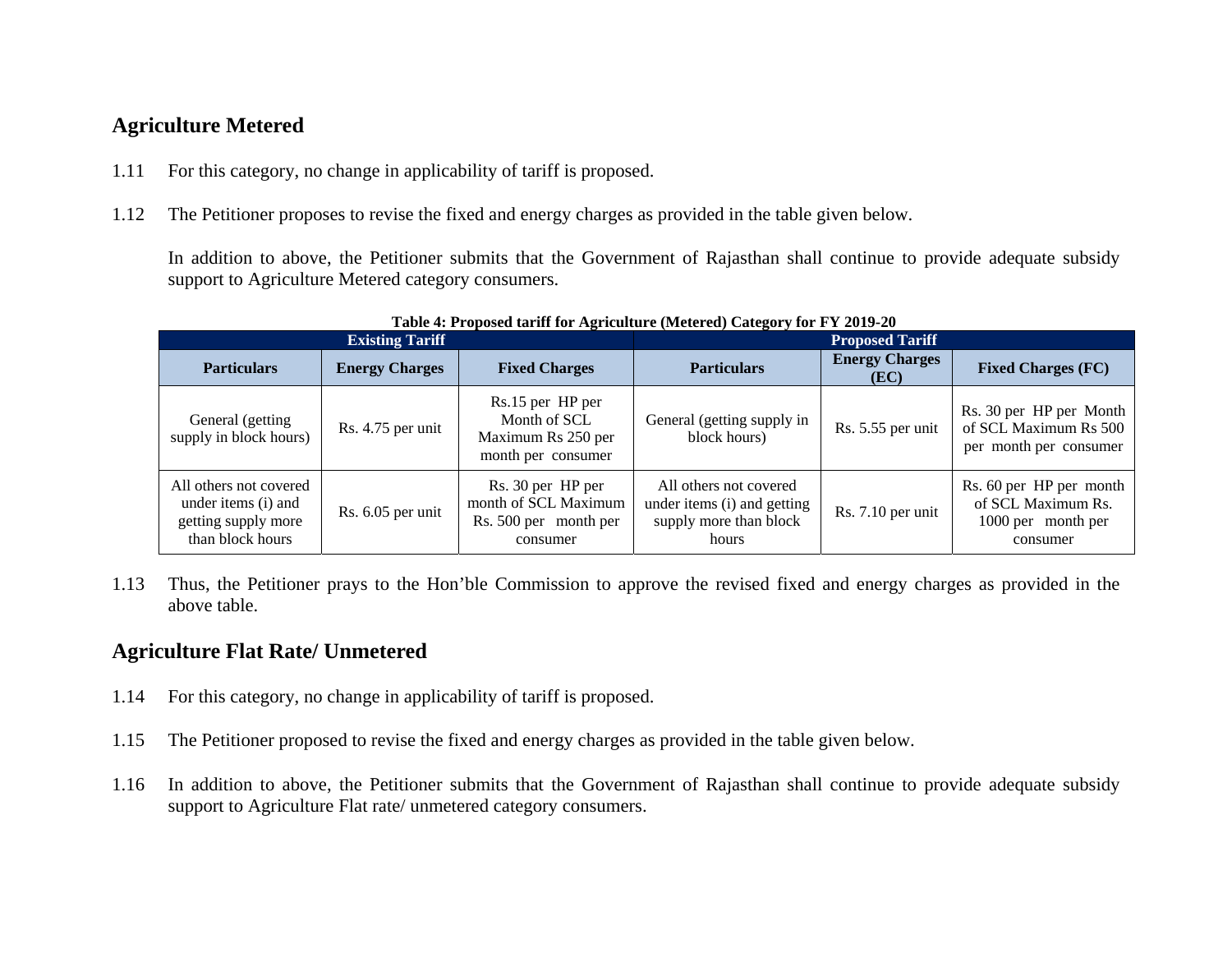| <b>Existing Tariff</b>                          |                     |                                  | <b>Proposed Tariff</b>                                |                               |                                  |
|-------------------------------------------------|---------------------|----------------------------------|-------------------------------------------------------|-------------------------------|----------------------------------|
| <b>Particulars</b>                              | EC                  | <b>Fixed Charges</b>             | <b>Particulars</b>                                    | <b>Energy Charges</b><br>(EC) | <b>Fixed Charges</b><br>(FC)     |
|                                                 | Rs. 635 per         | Rs.15 per HP per<br>month of SCL |                                                       |                               | Rs.30 per HP per<br>month of SCL |
| General (getting supply in block<br>hours)      | HP per<br>Month     | Maximum Rs 250                   | General (getting supply in<br>block hours)            | Rs. 745 per HP per<br>Month   | Maximum Rs 500                   |
|                                                 |                     | per month per<br>consumer        |                                                       |                               | per month per<br>consumer        |
| All others not covered under items              |                     | Rs.30 per HP per<br>month of SCL | All others not covered                                |                               | Rs.60 per HP per<br>month of SCL |
| (i) and getting supply more than<br>block hours | Rs765 per<br>HP per | Maximum Rs 500                   | under items (i) and getting<br>supply more than block | Rs. 895 per HP per<br>Month   | Maximum Rs 1000                  |
|                                                 | Month               | per month per                    | hours                                                 |                               | per month per                    |
|                                                 |                     | consumer                         |                                                       |                               | consumer                         |

**Table 5: Proposed tariff for Agriculture (Flat-rate) Category for FY 2019-20** 

1.17 Thus, the Petitioner prays to the Hon'ble Commission to approve the revised fixed and energy charges as provided in the above table.

## **Small Industries**

#### 1.18**Applicability of tariff**

- *This tariff shall be applicable to Small Industrial Consumers, Printing Presses, Government Lift Irrigation Projects, Cottage Industries (such as Zari making, Silver and Gold Wire drawing, Gem Stone polishing), Hatcheries, Water Supply by RIICO in RIICO Industrial Areas,*
- *Water Works for public Supply and Water Supply by Trusts/Local Bodies, Pumping Back Seepage Water by IGNP,*
- *Sewage treatment Plants & Reverse Osmosis(RO) plants*
- *Handicraft, Textile, Dyeing & Printing Industries, Cold Storage, Software units IT & IT enabled Service registered under Company's Act with aims and objects of IT or those registered with Industries Department of Govt. of Rajasthan for IT under IT & ITES Policy of GoR and Flour Mills, along with the associated lighting load subject to a maximum limit of 10% of the industrial load, and having aggregate connected load not exceeding (18.65 KW) 25 HP. (Including admissible lighting load).*
- 1.19The Petitioner proposed to increase the fixed and energy charges as provided in the table given below: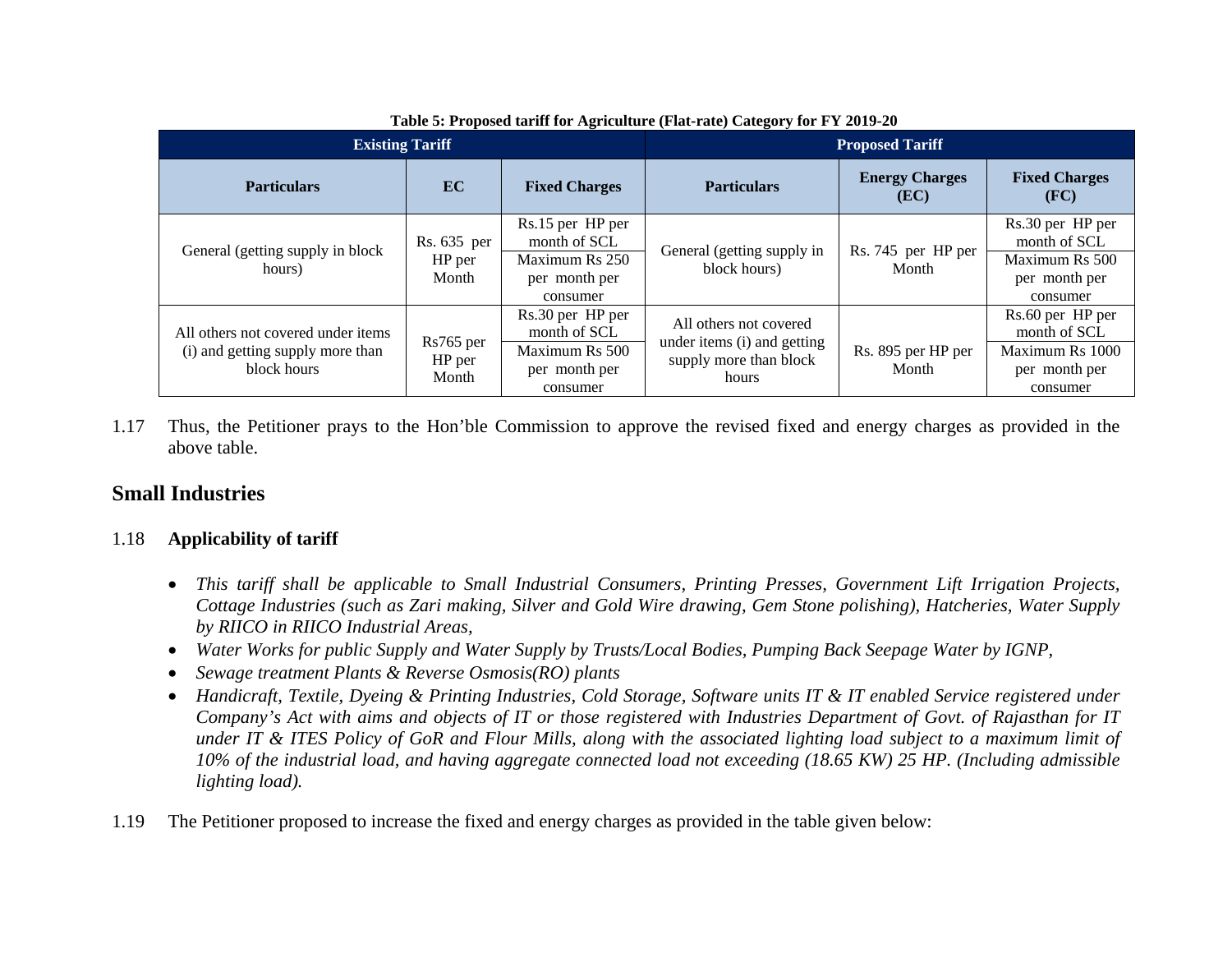|                                                                      | Tubic of I reposed them for small manshed category for I I form |                      |                        |                       |                      |  |  |
|----------------------------------------------------------------------|-----------------------------------------------------------------|----------------------|------------------------|-----------------------|----------------------|--|--|
| <b>Existing Tariff</b>                                               |                                                                 |                      | <b>Proposed Tariff</b> |                       |                      |  |  |
| <b>Particulars</b>                                                   | <b>Energy Charges</b>                                           | <b>Fixed Charges</b> | <b>Particulars</b>     | <b>Energy Charges</b> | <b>Fixed Charges</b> |  |  |
| Small Industrial Service (LT-5) (Load not exceeding 18.65 kW (25 HP) |                                                                 |                      |                        |                       |                      |  |  |
|                                                                      |                                                                 | Rs. 65 per HP per    |                        |                       | Rs. 80 per HP per    |  |  |
| Upto 500 units                                                       | Rs. 6.00 per unit                                               | month of sanctioned  | Up to 500 units        | Rs. 6.00 per unit     | month of sanctioned  |  |  |
|                                                                      |                                                                 | connected load       |                        |                       | connected load       |  |  |
|                                                                      |                                                                 | Rs. 65 per HP per    |                        |                       | Rs. 110 per HP per   |  |  |
| Above 500 units                                                      | Rs. 6.45 per unit                                               | month of sanctioned  | Above 500 units        | Rs. 6.45 per unit     | month of sanctioned  |  |  |
|                                                                      |                                                                 | connected load       |                        |                       | connected load       |  |  |

#### **Table 6: Proposed tariff for Small Industries Category for FY 2019-20**

### **Medium Industries**

- 1.20 For this category, the following consumers are proposed to be included in the applicability of tariff:
	- *Sewage treatment Plants, RO plants*
- 1.21The Petitioner proposed to increase the fixed and energy charges as provided in the table given below:

| <b>Existing Tariff</b>                           |                       |                                                                                                                              | <b>Proposed Tariff</b>                |                       |                                                                                                                               |  |
|--------------------------------------------------|-----------------------|------------------------------------------------------------------------------------------------------------------------------|---------------------------------------|-----------------------|-------------------------------------------------------------------------------------------------------------------------------|--|
| <b>Particulars</b>                               | <b>Energy Charges</b> | <b>Fixed Charges</b>                                                                                                         | <b>Particulars</b>                    | <b>Energy Charges</b> | <b>Fixed Charges</b>                                                                                                          |  |
| <b>Medium Industrial Service (LT-6 and HT-3)</b> |                       |                                                                                                                              |                                       |                       |                                                                                                                               |  |
| Medium<br>Industrial<br>Service (LT-6)           | Rs. 7.00 per unit     | Rs. 75 per HP per<br>month of sanctioned<br>connected load<br>or<br>Rs. 165 per KVA of<br><b>Billing Demand per</b><br>month | Medium Industrial<br>Service $(LT-6)$ | Rs. 7.00 per unit     | Rs. 115 per HP per<br>month of sanctioned<br>connected load<br>or<br>Rs. 230 per KVA of<br><b>Billing Demand per</b><br>month |  |
| Medium<br>Industrial<br>Service (HT-3)           | Rs. 7.00 per unit     | Rs. 165 per KVA of<br><b>Billing Demand per</b><br>month                                                                     | Medium Industrial<br>Service (HT-3)   | Rs. 7.00 per unit     | Rs. 230 per KVA of<br><b>Billing Demand per</b><br>month                                                                      |  |

#### **Table 7: Proposed tariff for Medium Industries Category for FY 2019-20**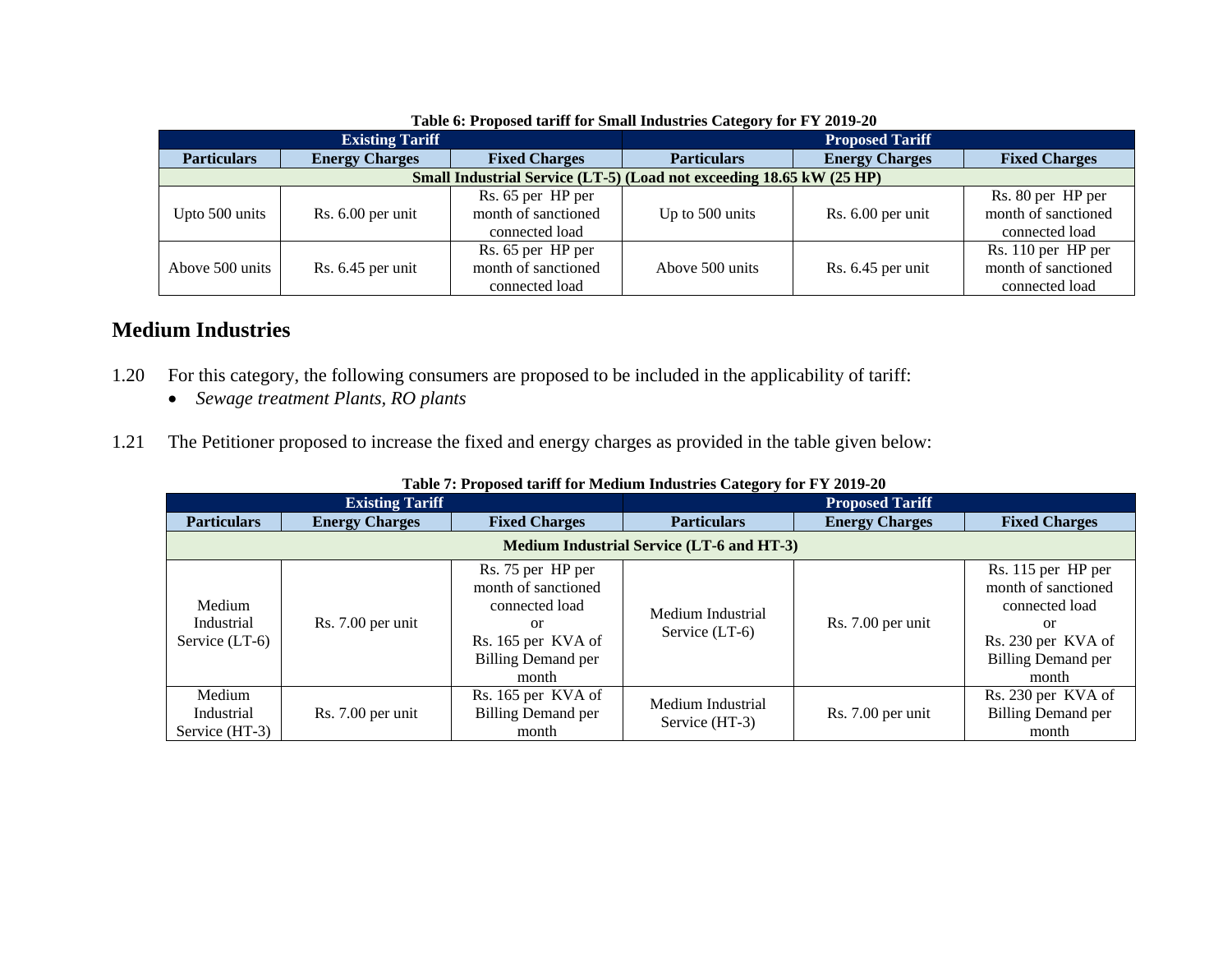1.22 The petitioner in a separate petition has proposed a rebate of 0.55 per unit on energy charges for MIP (HT) category as a rebate on the yearly consumption in a financial year in excess of the consumption of the base year. The Petitioner request the Hon'ble commission to approve the petition filled by the petitioner for the rebate proposed on incremental consumption from the base year

### **Bulk Supply for Mixed Load**

#### 1.23**Applicability of Tariff**

- *Available to Non Registered/ Un Recognized Orphanages, Leper Homes, Yatimkhanas, by Social Welfare Department or by any other Government Authority, Educational Institutions run by Government or Agencies of the Government, Railways, Public Gardens/Parks belonging to the Government/Local bodies, Cantonments, Defence establishments,*
- *EV charging infrastructures*
- *Aerodromes and Hospitals, Dispensaries, Clinics and Nursing Homes run by Government/Agencies of the Govt./Red Cross Societies for bona fide purpose of lighting, heating, pumping, industrial and street lighting up to a maximum demand of 50 KVA.*
- 1.24Further, the petitioner proposes **to remove** the following clause in the additional criteria for this category:

*"(iv) In case a particular type of load from this category is separated, the same shall be billed under the relevant category. In the remaining load if any one type of load is predominant that is 75% or more, the tariff applicable for the predominant load shall be made applicable. If, however, there is no predominant load the Bulk Supply for Mixed Load tariff shall be applied for the remaining load."* 

1.25The Petitioner proposed to increase the fixed and energy charges as provided in the table given below:

| <b>Existing Tariff</b>                                    |                       |                                                                             | .<br><b>Proposed Tariff</b>                              |                       |                                                                          |
|-----------------------------------------------------------|-----------------------|-----------------------------------------------------------------------------|----------------------------------------------------------|-----------------------|--------------------------------------------------------------------------|
| <b>Particulars</b>                                        | <b>Energy Charges</b> | <b>Fixed Charges</b>                                                        | <b>Particulars</b>                                       | <b>Energy Charges</b> | <b>Fixed Charges</b>                                                     |
| <b>Bulk Supply for Mixed Load Category (LT-7and HT-4)</b> |                       |                                                                             |                                                          |                       |                                                                          |
| <b>Bulk Supply for</b><br>Mixed Load<br>Service $(LT-7)$  | Rs. 7.00 per unit     | Rs. 75 per HP per<br>month of sanctioned<br>connected load<br><sub>or</sub> | <b>Bulk Supply for Mixed</b><br>Load<br>Service $(LT-7)$ | Rs. 8.05 per unit     | Rs. 105 per HP per<br>month of sanctioned<br>connected load<br><b>or</b> |

#### **Table 8: Proposed tariff for Bulk Supply Category for FY 2019-20**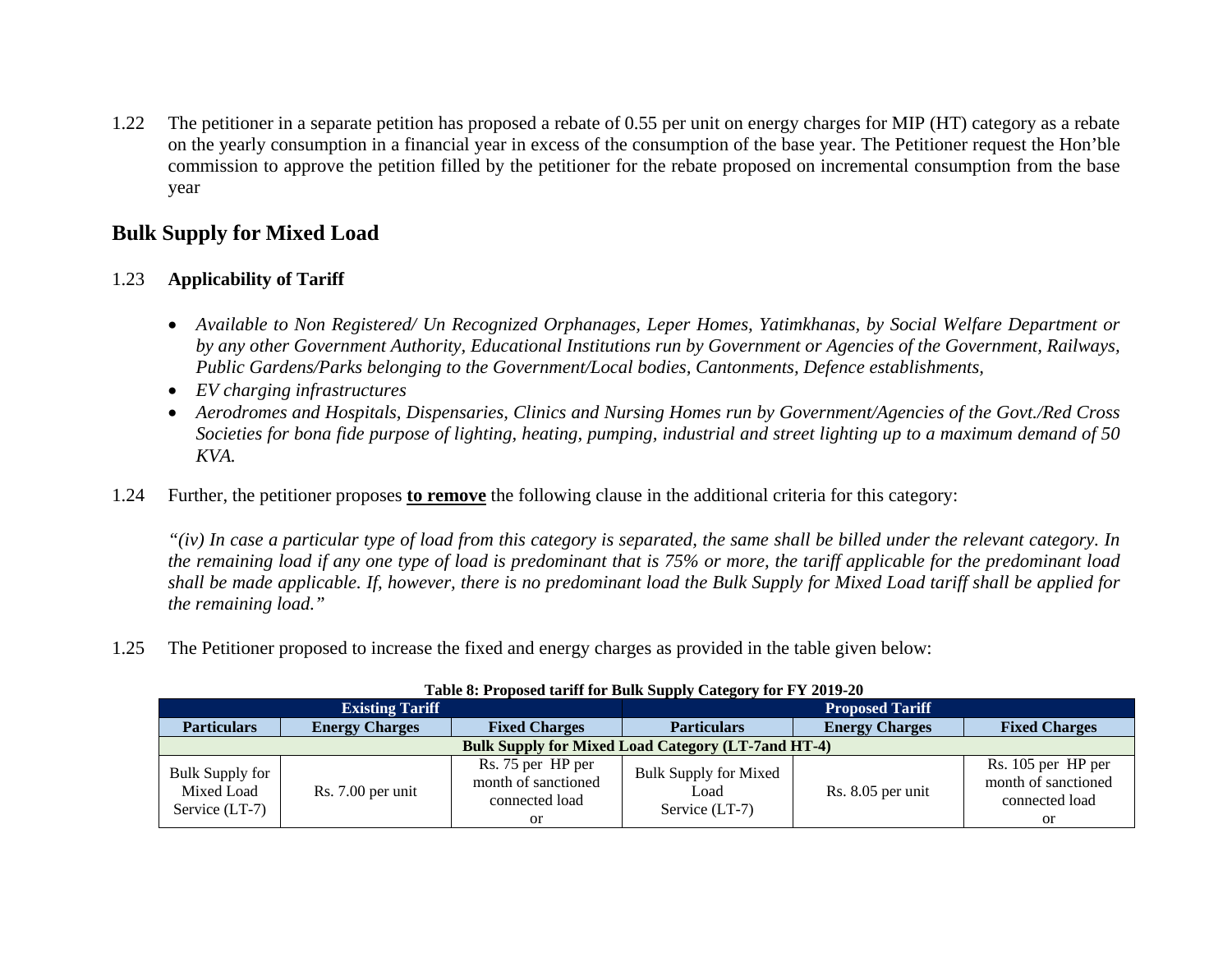| <b>Existing Tariff</b> |                       |                           | <b>Proposed Tariff</b>       |                       |                           |
|------------------------|-----------------------|---------------------------|------------------------------|-----------------------|---------------------------|
| <b>Particulars</b>     | <b>Energy Charges</b> | <b>Fixed Charges</b>      | <b>Particulars</b>           | <b>Energy Charges</b> | <b>Fixed Charges</b>      |
|                        |                       | Rs. 165 per KVA of        |                              |                       | Rs. 215 per KVA of        |
|                        |                       | <b>Billing Demand per</b> |                              |                       | <b>Billing Demand per</b> |
|                        |                       | month                     |                              |                       | month                     |
| <b>Bulk Supply for</b> |                       | Rs. 165 per KVA of        | <b>Bulk Supply for Mixed</b> |                       | Rs. 215 per KVA of        |
| Mixed Load             | Rs. 7.00 per unit     | <b>Billing Demand per</b> | Load                         | Rs. 8.05 per unit     | <b>Billing Demand per</b> |
| Service (HT-4)         |                       | month                     | Service (HT-4)               |                       | month                     |

1.26 Thus, the Petitioner prays to the Hon'ble Commission to approve the revised fixed and energy charges as provided in the above table.

## **Large Industries**

#### 1.27**Applicability of Tariff**

- *Available to Large Industrial Power Consumers, Printing Presses, Government Lift Irrigation Projects, IOC/HPC etc.*
- *Sewage treatment plants, RO Plants*
- *Me tro Traction and all its related establishments*
- *Pumping stations, Hatcheries, Water Supply by RIICO in RIICO Industrial Areas and Water works for Public supply and Water Supply by Trusts/Local Bodies, Pumping Back Seepage water by IGNP, Handicraft, Textile, Dyeing & Printing Industries, Cold Storage, Software Units,*
- *Software, IT & IT enabled Service registered under Company's Act with aims and object of IT or those registered with Industries Department of Govt. of Rajasthan for IT under IT & ITES Policy of GoR and Flour Mills, having sanctioned connected load above 150 HP &/or having Contract Demand above 125 KVA. The consumer under this schedule, however, can keep his contract demand even below 125 KVA.*
- 1.28The Petitioner proposed to increase the fixed and energy charges as provided in the table given below:

| Table 9: Proposed tarill for Large moustries Category for F Y 2019-20 |                       |                      |                                                                     |  |  |
|-----------------------------------------------------------------------|-----------------------|----------------------|---------------------------------------------------------------------|--|--|
| <b>Existing Tariff</b><br><b>Proposed Tariff</b>                      |                       |                      |                                                                     |  |  |
| <b>Particulars</b>                                                    | <b>Energy Charges</b> | <b>Fixed Charges</b> | <b>Fixed Charges</b><br><b>Particulars</b><br><b>Energy Charges</b> |  |  |
| <b>Medium Industrial Service (LT-8 and HT-5)</b>                      |                       |                      |                                                                     |  |  |

#### **Table 9: Proposed tariff for Large Industries Category for FY 2019-20**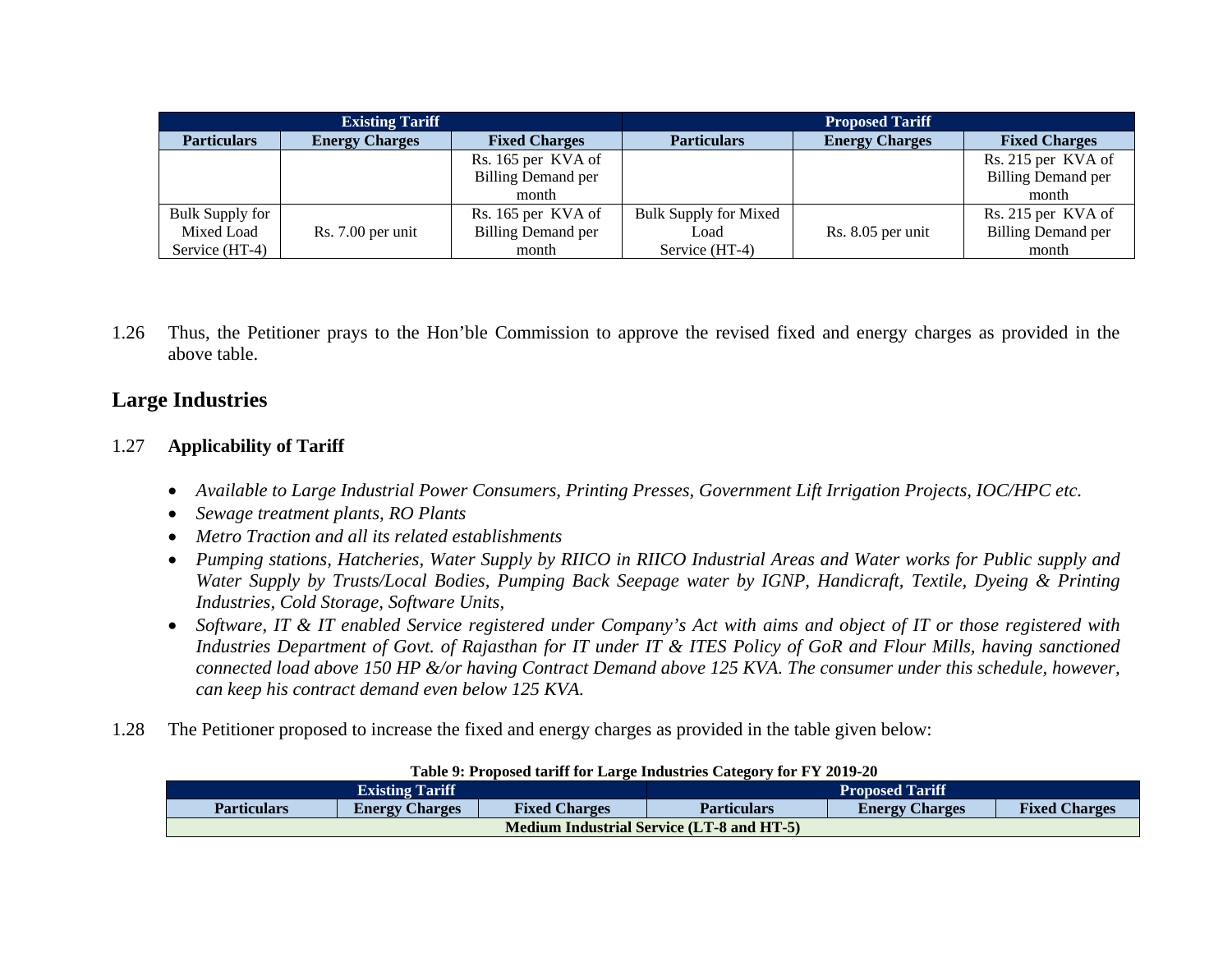| <b>Existing Tariff</b>                                                              |                       |                                                   | <b>Proposed Tariff</b>                                                              |                       |                                                   |
|-------------------------------------------------------------------------------------|-----------------------|---------------------------------------------------|-------------------------------------------------------------------------------------|-----------------------|---------------------------------------------------|
| <b>Particulars</b>                                                                  | <b>Energy Charges</b> | <b>Fixed Charges</b>                              | <b>Particulars</b>                                                                  | <b>Energy Charges</b> | <b>Fixed Charges</b>                              |
| SCL above 150 HP $\&$ /or<br>having Contract per<br>Maximum Demand<br>above 125 KVA | Rs. 7.30 per unit     | Rs. 185 per KVA of<br>Billing Demand per<br>month | SCL above 150 HP & per<br>or having Contract per<br>Maximum Demand above<br>125 KVA | Rs. 7.30 per unit     | Rs. 270 per KVA<br>of Billing Demand<br>per month |

1.29The energy charges at different voltage levels is as below.

| <b>Proposed Tariff</b> |                       |                            |  |  |  |
|------------------------|-----------------------|----------------------------|--|--|--|
| <b>Voltage Level</b>   | <b>Energy Charges</b> | <b>Fixed Charges</b>       |  |  |  |
| 11 kV                  | 7.300                 | Rs. 270 per KVA of Billing |  |  |  |
| 33 kV                  | 7.081                 |                            |  |  |  |
| 132 kV                 | 7.008                 |                            |  |  |  |
| 220 kV                 | 6.935                 |                            |  |  |  |

#### **Table 10: Voltage wise energy charges for Large Industries category for FY 2019-20**

*\*Apart from the above said rebate, no other voltage rebate shall be applicable for Large Industrial category.* 

1.30 The petitioner in a separate petition has proposed a rebate of 0.85 per unit on energy charges for large HT category as a rebate on the yearly consumption in a financial year in excess of the consumption of the base year. The Petitioner request the Hon'ble commission to approve the petition filled by the petitioner for the rebate proposed on incremental consumption from the base year..

# **Power Intensive Industries**

### 1.31 **Applicability of tariff**

- *The tariff shall be applicable to industries like Textile mills, Induction Furnace using Mild steel scrap and mild steel rerolling mills, Chloroalkaline units and railway traction*
- 1.32The Petitioner proposes the tariff for the said category as below.